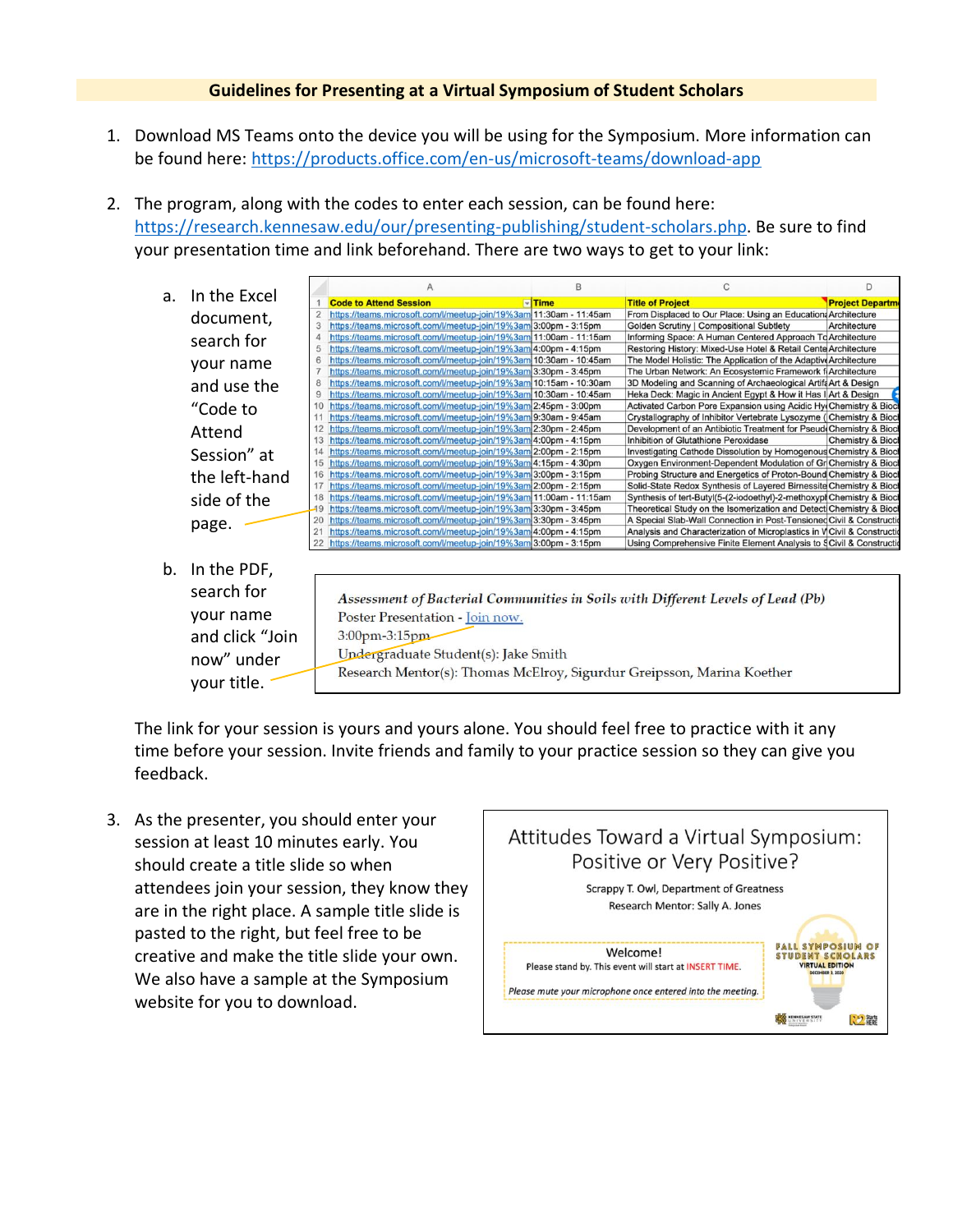- 4. Below are instructions on how to "pin" a speaker:
	- a. Click "Show participants" (it's right next to the "hang up" icon).  $-$
	- b. Then click on the three dots next to the presenter's name. Click "Pin."
	- c. If you have an audience member making noise and not muting, you can mute them yourself here.



Currently in this meeting (3) Amy Buddie Jennifer Harb

Others invite

Mute participant

Pin



- a. **The Camera icon**: Turns on or off your camera. It is up to you if you would like your face visible as a presenter.
- b. **The Microphone icon**: Turns on and off your microphone.
- c. **The Box and Arrow icon**: Shares your screen.
- d. **The Three Dots icon**: Brings up other options (e.g., "Enter full screen," "Raise your hand," "Start recording the meeting").



- e. **The Speech Bubble icon**: Brings up the chat, where you and atten dees can write comments/questions.
- f. **The Two People icon**: Brings up the participant list.
- g. **The Red Phone Receiver icon**: Hangs up on this particular session.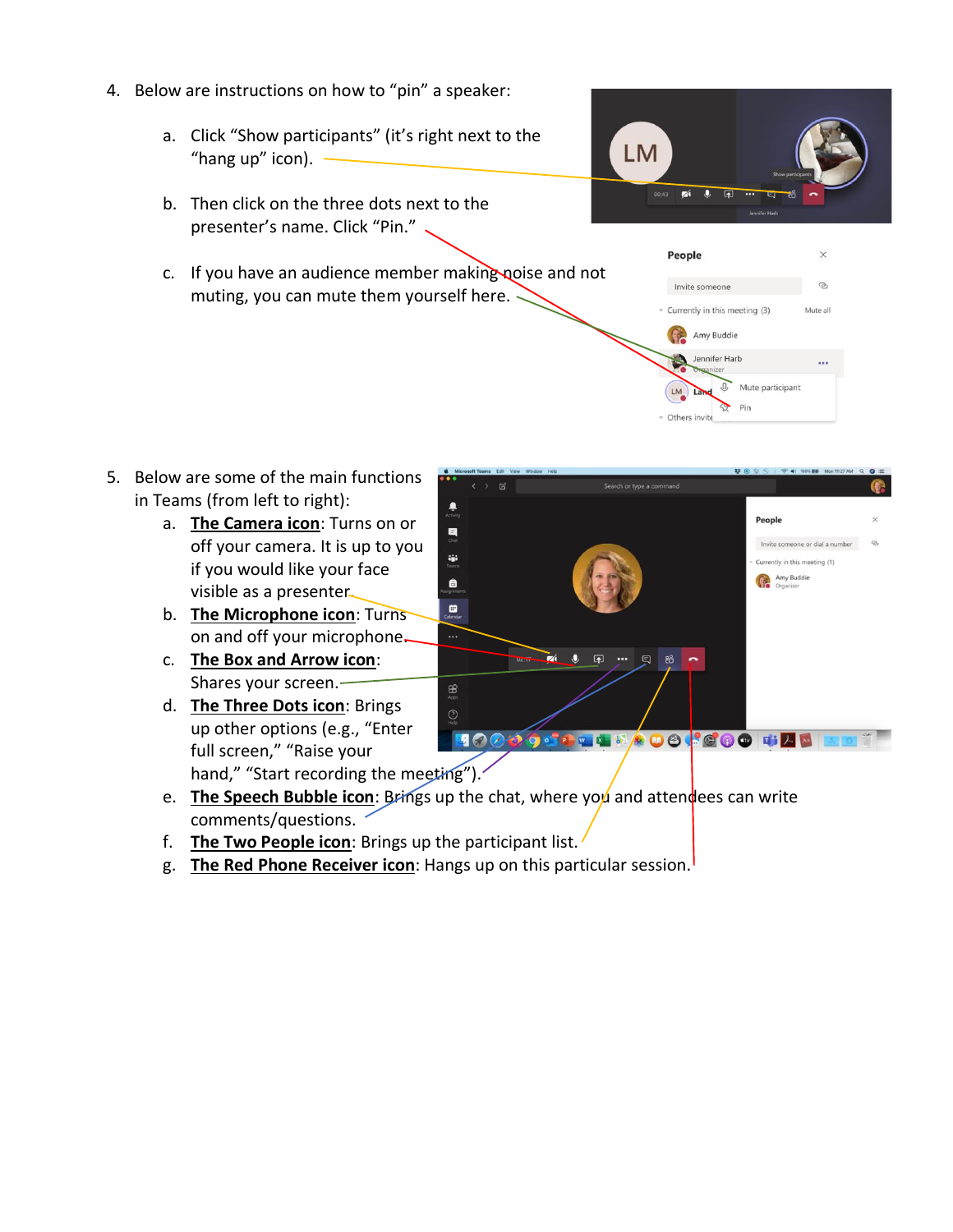- 6. If you are showing any visuals, like a PowerPoint presentation or a poster, you will want to share your screen with attendees so they can follow along.
	- a. First click the box with an arrow in it.
	- b. Then click "Screen #1."-
	- c. Have everything else closed on your computer except your



presentation so that attendees don't see other things like your email, other work you are doing, etc.

- 7. You are now ready to begin your presentation once your designated time arrives. All presentations (oral presentations or posters) have been allotted 15 minutes. Because each presentation has a unique code, you are welcome to chat with attendees for longer than 15 minutes, but be aware that some attendees will have to leave to attend another session (don't take that personally). We recommend that you take no longer than 12 minutes for your presentation, leaving 3 minutes for questions. The shorter your presentation, the more you can discuss with attendees.
- 8. A tip for pos presenters: poster will b  $impossible$  to unless you zo least 60% and navigate to sections you discussing. \ recommend least 32-poil all sections poster, inclu graphs and that remote

| ster        | Draw<br>Insert<br>lome                                                                                                                                                                                                                                                                                                                                                         | Transitions<br>Design                               | Slide Show<br>Animations<br>Review | Acrobat<br><b>Picture Format</b><br>View                                                                                            | C Comments<br>A Share                                                                                                                                                                                                   |  |  |
|-------------|--------------------------------------------------------------------------------------------------------------------------------------------------------------------------------------------------------------------------------------------------------------------------------------------------------------------------------------------------------------------------------|-----------------------------------------------------|------------------------------------|-------------------------------------------------------------------------------------------------------------------------------------|-------------------------------------------------------------------------------------------------------------------------------------------------------------------------------------------------------------------------|--|--|
| The         | ħ.<br>In.<br>Paste<br>3                                                                                                                                                                                                                                                                                                                                                        | $\Box$ Layout $\sim$<br>Times<br>Reset<br>Section v |                                    | v 32 v A A   A   田 - 田 -   田 亜   旭 -   田 - 全<br>B J U ab x' x, AY > Aa >   $\mathcal{L} \times \mathbf{A}$ >   三 三 三 三   11 × (E) > | $\sim$<br>$\mathcal{L}_{\mathcal{L}}$<br>Picture [A]<br>Arrange<br>Design<br>Convert to<br>SmartArt<br>Quick<br>Styles<br>$\mathbb{Z}$<br>Sensitivity<br>Create and Share<br>Ideas<br>Adobe PDF                         |  |  |
| эe          |                                                                                                                                                                                                                                                                                                                                                                                |                                                     | <b>Non-Social Media</b>            | Landina dia mkoa dia mahampiasa kaominina mpikambana kaominina mpikambana amin'ny fivondronan-kaominin'i Paris                      | 11, 12, 22<br>11<br>14<br>1516<br>37.<br>1. 想 3. 想 3. 2. 1. 2. 1. 2. 1. 2.<br>1.14<br>• Future studies should try to have more diversity with age, gender,                                                              |  |  |
|             | <b>hnology Used</b>                                                                                                                                                                                                                                                                                                                                                            | <b>Social Media Used</b>                            | <b>Sites</b>                       | <b>Checking Social Media</b>                                                                                                        | and race.                                                                                                                                                                                                               |  |  |
| to read     | Laptop/Computer                                                                                                                                                                                                                                                                                                                                                                | 83.3% Snapchat                                      | 96.3% Email                        | 42.8% More than 10 Times/Day                                                                                                        | • Future studies should explore other types of relationships,                                                                                                                                                           |  |  |
| oom in at!  | 1% Smartphone                                                                                                                                                                                                                                                                                                                                                                  | 82.8% Instagram                                     | 80.9% Search Engine                | 25.6% 2-5 Times a Day                                                                                                               | including sibling, parental, and professional relationships.                                                                                                                                                            |  |  |
|             | 33% Tablet                                                                                                                                                                                                                                                                                                                                                                     | 71.2% Facebook                                      | 79.5% School Sites                 | 19.1% 6-9 Times a Day                                                                                                               |                                                                                                                                                                                                                         |  |  |
| ٩d          | earable Technology                                                                                                                                                                                                                                                                                                                                                             | 68.8% Messaging Aps                                 | 66.5% YouTube                      | 4.7% Once a Day                                                                                                                     | <b>References</b>                                                                                                                                                                                                       |  |  |
|             | .3% E-reader                                                                                                                                                                                                                                                                                                                                                                   | 55.3% Twitter                                       | 20% News Sites                     | 3.3% Once a Week                                                                                                                    |                                                                                                                                                                                                                         |  |  |
| the         | 3.7% Other                                                                                                                                                                                                                                                                                                                                                                     | 54% Pinterest                                       | 4.2% Other                         | 2.3% Never                                                                                                                          | McDaniel, B. T., & Coyne, S. M. (2016). Technoference:' The interference of<br>technology in couple relationships and implications for women's personal                                                                 |  |  |
|             |                                                                                                                                                                                                                                                                                                                                                                                | 23.3% Tumbler                                       |                                    | 1.4% Less than Once a Week                                                                                                          | and relational well-being. Psychology of Popular Media Culture, 5(1), 85-<br>98. doi:10.1037/ppm0000065                                                                                                                 |  |  |
| ı're        |                                                                                                                                                                                                                                                                                                                                                                                | 14% Tinder or Grinder<br>2.8% Other                 |                                    | 0.9% Once a Week                                                                                                                    |                                                                                                                                                                                                                         |  |  |
|             |                                                                                                                                                                                                                                                                                                                                                                                | 2.3% Dating Sites                                   |                                    |                                                                                                                                     | Mezulis, A. H., Abramson, L. Y., Hyde, J. S., & Hankin, B. L. (2004). Is there a<br>universal positivity bias in attributions? A meta-analytic review of                                                                |  |  |
| We          |                                                                                                                                                                                                                                                                                                                                                                                |                                                     |                                    |                                                                                                                                     | individual, developmental, and cultural differences in the self-serving                                                                                                                                                 |  |  |
|             |                                                                                                                                                                                                                                                                                                                                                                                |                                                     |                                    |                                                                                                                                     | attributional bias. Psychological Bulletin, 130, 711-745. doi:<br>10.1037/0033-2909.130.5.711                                                                                                                           |  |  |
| l using at  |                                                                                                                                                                                                                                                                                                                                                                                |                                                     |                                    |                                                                                                                                     | Harmon, A. (2017). Phubbing. Salem Press Encyclopedia.                                                                                                                                                                  |  |  |
|             | <b>Acknowledgements/Contact</b>                                                                                                                                                                                                                                                                                                                                                |                                                     |                                    |                                                                                                                                     | Roberts, J. A., & David, M. E. (2015). My life has become a major distraction                                                                                                                                           |  |  |
| nt font for | thank the Office of Undergraduate Research for their financial and travel support.<br>thank Christina Holm, a librarian assistant professor, for providing assistance with topic creation and<br>arv assistance.<br>thank Undergraduate Research Club for providing the framework for this project.<br>more information, contact Robert Cronin, rcronin3@students.kennesaw.edu |                                                     |                                    |                                                                                                                                     | from my cell phone: Partner phubbing and relationship satisfaction among<br>romantic partners. Computers in Human Behavior, 54, 134-141. doi:<br>10.1016/j.chb.2015.07.058                                              |  |  |
|             |                                                                                                                                                                                                                                                                                                                                                                                |                                                     |                                    |                                                                                                                                     |                                                                                                                                                                                                                         |  |  |
| of the      |                                                                                                                                                                                                                                                                                                                                                                                |                                                     |                                    |                                                                                                                                     | Savet, M., & Aysan, F. (2017). Technological addictions and social                                                                                                                                                      |  |  |
|             |                                                                                                                                                                                                                                                                                                                                                                                |                                                     |                                    |                                                                                                                                     | connectedness: Predictor effect of internet addiction, social media<br>addiction, digital game-addiction and smartphone addiction and social<br>connectedness. The Journal of Psychiatry and Neurological Sciences, 30, |  |  |
| uding all   |                                                                                                                                                                                                                                                                                                                                                                                |                                                     |                                    |                                                                                                                                     |                                                                                                                                                                                                                         |  |  |
|             |                                                                                                                                                                                                                                                                                                                                                                                |                                                     |                                    |                                                                                                                                     | 202-216. doi:10.5350/DAJPN2017300504                                                                                                                                                                                    |  |  |
| tables, so  |                                                                                                                                                                                                                                                                                                                                                                                |                                                     |                                    |                                                                                                                                     |                                                                                                                                                                                                                         |  |  |
|             | Slide 1 of 1 English (United States)                                                                                                                                                                                                                                                                                                                                           |                                                     |                                    |                                                                                                                                     | 日 11 日 - - - - + 60%<br>≛ Notes ■ Comments<br>图                                                                                                                                                                         |  |  |

attendees can see everything clearly.

9. A tip for group presentations: One person (the lead presenter) should share their screen with the presentation. Other presenters should join the session and can talk at their assigned time (don't forget to un-mute your microphone before talking). It is up to the other presenters if they would like to have their video on or not. Assign one person in the group to monitor the chat in case